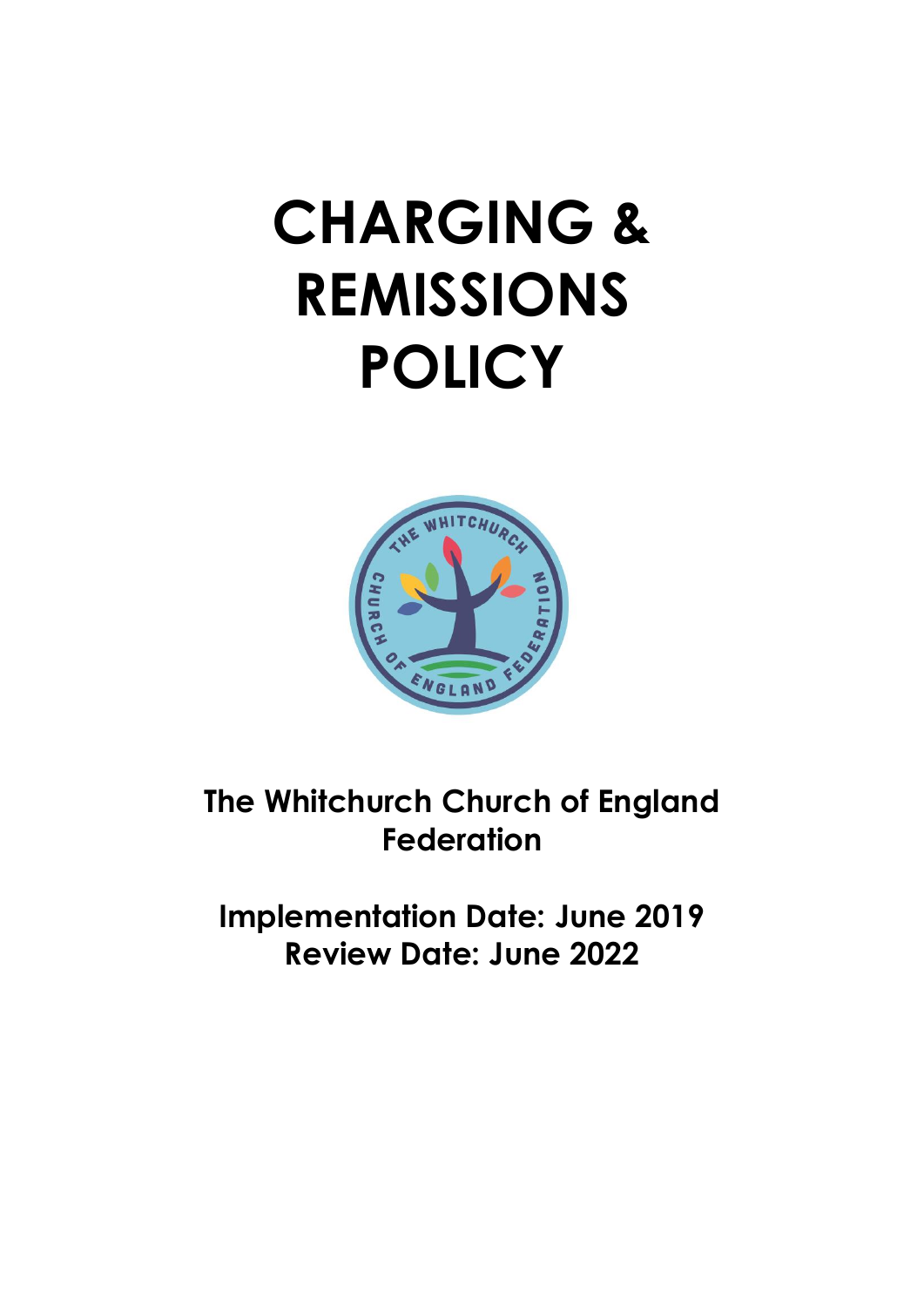# **Charging and Remissions Policy**

## **Objectives**

- To make clear what will be provided without charge and what will be offered with a charge being made.
- To clarify what is meant by any request for voluntary contributions.

## **Voluntary contributions**

When organising educational visits to enrich the curriculum and the educational experience of the children, the school invites parents to contribute to the cost. All contributions are voluntary. If we do not receive sufficient voluntary contributions, we may cancel a visit. If a visit goes ahead, it may include children whose parents have not paid any contribution. We do not treat these children differently from any others.

If a parent wishes their child to take part in an educational visit or event, but is unable to make a voluntary contribution, we do allow the child to participate fully in the trip or activity. Sometimes the school pays additional costs in order to support the visit. Parents have a right to know how each trip is funded. The school provides this information on request.

The following is a list of additional activities, organised by the school, which require voluntary contributions from parents. These activities are known as 'optional extras'. This list is not exhaustive:

- visits to museums;
- sporting activities & outdoor adventure activities;
- visits to or by a theatre company;
- school trips;
- musical events;
- transport;
- enrichment activities within school provided by outside agencies.

#### **Residential Visits**

If the school organises a residential visit in school time or mainly school time, which is to provide education directly related to the National Curriculum, there is no charge for the education. However, a charge to cover the costs of board and lodging and a contribution for transport and activity costs will be sought. If parents are experiencing financial difficulty they are invited to discuss the matter in confidence with the Head of School. Parents of children who are entitled to Free School Meal funding (not government funded universal infant free school meals) are offered the option to make a reduced payment.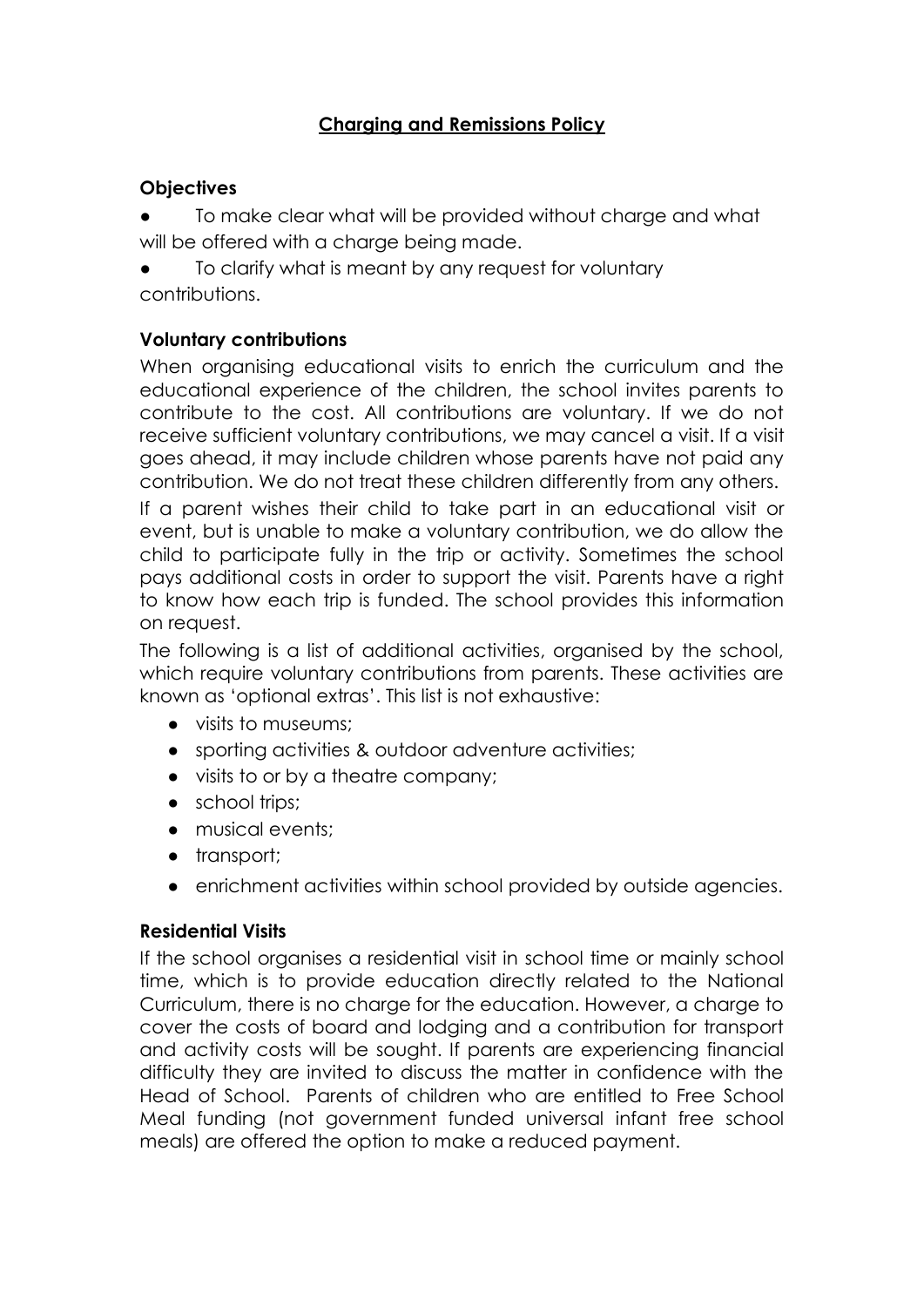For visits made out of school hours, a charge equivalent to the full cost of the visit will be made.

## **Music tuition**

All children study music as part of the normal school curriculum. We do not charge for this.

There is a charge for individual or small-group music tuition, since this is an additional curriculum activity, and not part of the National Curriculum. These individual or small-group lessons are taught by peripatetic music teachers. We make a small charge for these lessons. If parents are experiencing financial difficulty they are invited to discuss the matter in confidence with the Head of School. Children entitled to Free School Meals can apply for a subsidy.

## **Swimming**

WJA organises swimming lessons for all children. These take place in school time and are part of the National Curriculum. A (voluntary) contribution is requested for swimming in order to help to cover the cost of the pool hire, lifeguard and the swimming coach (obligatory when taking pupils to the Whitchurch swimming pool).

## **After school activities**

The school offers additional activities after school. We reserve the right to make a small charge for these sessions.

#### **Damage and Breakages**

The school may ask parents to pay for damage to school property or equipment where this is a result of a pupil's misbehaviour.

#### **Nursery lunches**

There is a charge payable towards the cost of each Nursery lunch taken. This may be paid termly, half termly or weekly in advance with refunds made for absence. Where parents are unable or unwilling to pay for meals, they must supply a packed lunch for their child. Care during lunchtime will be provided as part of the 15 or 30-hours entitlement to free nursery education for 3 and 4 year olds and for those 2 year olds entitled to 24U funding. Families entitled to free school meals will not be charged for a nursery meal.

#### **Breakfast Club**

Breakfast club runs at WJA every school day from 8.30 am to 8.45 am and children can attend without pre- booking. The cost is £1 per breakfast, paid on the day.